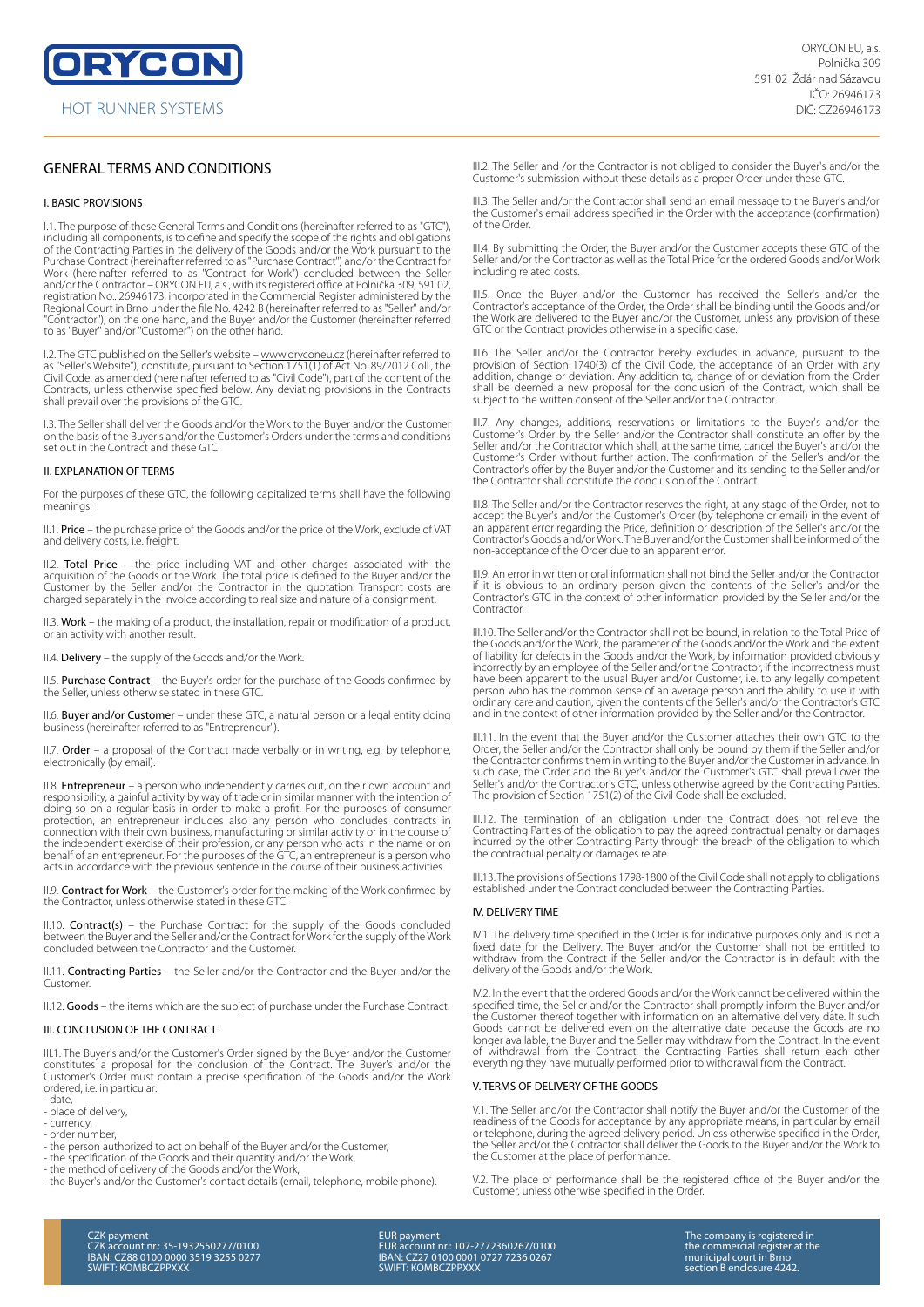ORYCON

## HOT RUNNER SYSTEMS

V.3. The date of performance is agreed, within the meaning of Section 1962(2) of the Civil Code, in favour of the Seller and/or the Contractor, who is entitled to deliver the Goods and/or the Work up to 14 days before the date of performance, but is obliged to inform the Buyer and/or the Customer in advance of the date of delivery.

V.4. In the event that the Buyer and/or the Customer fails to fulfil their obligation to take the Delivery in due and timely manner or fails to provide the required cooperation, the Seller and/or the Contractor shall be entitled to:

- store the Goods and/or the Work in its premises or with a third party at the expense of the Buyer and/or the Customer; - withdraw from all or some of the Contracts already concluded between the Seller

and/or the Contractor and the Buyer and/or the Customer.

V.5. The Buyer and/or the Customer shall, in the case described in paragraph V.4, indemnify the Seller and/or the Contractor for all costs and damages, if any, incurred by the Seller and/or the Contractor as a result of the Buyer's or the Customer's failure to fulfil the obligation to accept the Goods and/or the Work in due and timely manner or as a result of the failure to provide cooperation.

V.6. If the Seller and/or the Contractor shall be obliged, under a Contract agreed with special conditions, to fulfil its obligation to deliver the Goods and/or the Work to the<br>Buyer and/or the Customer before the Total Price has been paid in full, the Seller and/or<br>the Contractor shall be entitled to refuse Buyer and/or the Customer if it becomes apparent after the Contract has been concluded that the Buyer or the Customer is unable to fulfil their obligation to pay the Total Price. In such case, the Seller is entitled to require the Buyer and/or the Customer to provide the Seller with security for payment of the Total Price. In the event that the Seller and/or the Contractor finds such security insufficient, it shall be entitled to withdraw from the Contract.

### VI. HANDOVER OF THE GOODS AND/OR THE WORK – RISK OF DAMAGE TO THE GOODS AND/OR THE WORK

VI.1. The risk of damage to the Goods and/or the Work shall pass to the Buyer and/or the Customer at the time when:

- the Goods and/or the Work are handed over to them by the Seller and/or the Contractor; or

- the Goods and/or the Work are handed over to the first carrier.

VI.2. Damage to the Goods and/or the Work occurred after the risk of damage has passed to the Buyer and/or the Customer shall not affect the Buyer's or the Customer's obligation to pay the Seller and/or the Contractor the Total Price.

VI.3. The risk of damage to the Work being made shall be borne by the Contractor until even a part of the Work has been properly completed and the Work has been handed<br>over to the Customer. The Customer shall be obliged to handle the subject of the<br>Delivery in a way ensuring that it is not damaged. A handove on the handover and acceptance of the Work, which shall assess the quality and<br>completeness of the Work, any defects and deficiencies, arrears of work, including the<br>method and date of their removal. Minor defects and defi and functionality of the Work shall not be grounds for refusal to accept the Work. The<br>Customer shall be obliged to participate in the handover of the Work or to appoint a<br>representative to perform this act on their behalf nor their representative are present for the handover of the Work, the Contractor shall be entitled to make a unilateral report of the handover of the Work and the Work shall be deemed to have been duly handed over. Also on the date of the unilateral report of the handover of the Work, the Contractor shall be entitled to invoice the Total Price for the Work or the remaining part of the Total Price for the Work.

### VII. PRICE AND PAYMENT TERMS

VII.1. The Price does not include the cost of transportation of the Goods and/or the Work and ancillary services of the Seller and/or the Contractor, such as customs duty or other charges related to the delivery of the Goods or Work.

VII.2. All payments between the Seller and/or the Contractor and the Buyer and/or the Customer shall be made in Czech crowns or in euros, unless otherwise agreed. Payment shall be made in cashless form to the bank account of the Seller and/or the Contractor, and/or in cash on delivery.

VII.3. Any price information contained in price lists or offer catalogues of the Seller and/or the Contractor or the manufacturer is for information only and the Seller and/or the Contractor is entitled to change such information at any time.

VII.4. In the event that the operational, material or labour costs associated with the delivery of the Goods and/or the Work change between the time of the conclusion of the<br>Contract and the date of the Delivery, or the tax or customs charge for the Delivery<br>changes due to changes in legislation, the Seller to adjust the Price agreed with the Buyer and/or the Customer accordingly.

VII.5. Failure to pay invoices when due and in the amount invoiced shall constitute a material breach of the Contract. By confirming the Order for the Goods and/or the Work,<br>the Buyer and/or the Customer expressly declares that they have secured financing for<br>the entire Work and/or Goods in accordance with time during the making of the Work or delivery of the Goods this declaration by the<br>Customer and/or the Buyer proves to be erroneous or false, the Seller and/or the<br>Contractor shall be entitled, on this basis, not to start Work being made, and the Seller shall be entitled not to deliver the Goods ordered, and the Buyer and/or the Customer shall, within 10 calendar days of the Contractor's and/or the Seller's request, provide the Seller and/or the Contractor with adequate security for the Contractor's and/or the Seller's claims against the Buyer and/or the Customer (e.g. guarantor's declaration, promissory note, establishment of a lien on the Buyer's and/or the Customer's property, transfer of the ownership right to the Customer's and/or Buyer's things, assignment of the Customer's and/or the Buyer's claims).

VII.6. If the Buyer and/or the Customer is in default with the payment of the Total Price or its advance, the Buyer or the Customer shall pay the Seller and/or the Contractor a contractual penalty in the amount of 0.5% per day from the amount due for each day of<br>default or part thereof until payment is made. If payment of the Total Price in instalments<br>has been agreed, the Total Price shall becom Buyer and/or the Customer. The contractual penalty shall be payable within 14 days from the date of delivery of the written statement thereof to the Buyer and/or the Customer.

VII.7. If the Buyer's and/or the Customer's default with payment of any amount continues for more than 4 weeks, the Seller and/or the Contractor shall be entitled to withdraw from the Contract.

VII.8. In the event that the Seller and/or the Contractor exercises the right to withdraw from the Contract in the event of the Buyer's and/or the Customer's default with payment of any amount of money, the Seller and/or the Contractor shall be entitled to<br>retain the partial payments already made by the Buyer and/or the Customer as a<br>contractual penalty for breach of the Buyer's and/or the duly and on time. However, the amount of the contractual penalty shall not exceed 15%<br>of the Total Price. The Buyer and/or the Customer shall be obliged to compensate the<br>Seller and/or the Contractor individually in full f and/or the Seller may incur in this connection.

### VIII. ACQUISITION OF THE OWNERSHIP RIGHT

VIII.1. The ownership right to the Goods and/or the Work shall pass to the Buyer and/or the Customer from the Seller and/or the Contractor only when the Buyer and/or the Customer has paid the Total Price in full.

VIII.2. Payment of the Total Price shall mean crediting the amount in question to the Seller's and/or the Contractor's bank account or depositing payment in cash to the Seller and/or the Contractor at its seat.

VIII.3. However, the reservation of the ownership right shall not affect the passage of the risk of damage to the Goods and/or the Work.

### IX. WITHDRAWAL FROM THE CONTRACT

IX.1. The Seller and/or the Contractor and the Buyer and/or the Customer may only withdraw from the Contract if the Civil Code, the GTC or the Contract itself so provide.

IX.2. The Seller and/or the Contractor may withdraw from the Contract if, after the conclusion of the Contract, the Seller and/or the Contractor cannot perform the<br>Contract, or if any of the events of Force Majeure or delayed performance of contractual<br>obligations by subcontractors or carriers occur on th Contractor or the manufacturer of the Goods or subcontractors. The Seller and/or the Contractor shall also be entitled to withdraw from the Contract in the event that the Seller and/or the Contractor becomes bankrupt, over-indebted or has its assets declared bankrupt by a court. The Seller and/or the Contractor shall also be entitled to withdraw from the Contract in the event that the Buyer and/or the Customer becomes bankrupt, over-indebted or has its assets declared bankrupt by a court.

#### X. WARRANTY CONDITIONS, RIGHTS ARISING FROM DEFECTIVE PERFORMANCE

X.1. The Seller and/or the Contractor shall deliver to the Buyer and/or the Customer the Goods and/or the Work in the agreed quantity, quality and workmanship. If quality and workmanship are not agreed, the Seller and/or the Contractor shall perform in a quality and workmanship suitable for the purpose evident from the Contracts; otherwise for the usual purpose.

X.2. The Seller and/or the Contractor shall pack the Goods and/or the Work in the manner usual for the relevant Goods and/or Work and in the manner necessary for the preservation of the Goods and/or the Work, unless packaging is specified in the Order or in the technical specifications for the Delivery, which are usually attached to the Order.

X.3. Unless it is agreed how the Goods and/or the Work should be packed, the Seller and/or the Contractor shall pack the Goods and/or the Work in a manner necessary for the preservation and protection of the Goods and/or the Work. The Seller and/or the Contractor shall provide the Goods and/or the Work in the same manner for transportation.

X.4. Rights arising from defects in the Goods and/or the Work shall be claimed with the Seller and/or the Contractor. The Buyer and/or the Customer shall claim defects in writing without undue delay after discovering them, but not later than on the last day of the agreed warranty period. In the complaint, the Buyer and/or the Customer shall provide a detailed description of the defect and their claim based on liability of the Seller and/or the Contractor for defects.

X.5. If the Buyer and/or the Customer asserts a right based on defective performance, the Seller and/or the Contractor shall confirm to the Buyer and/or the Customer in writing when the right was asserted, as well as performance of the repair and the duration of the repair. The Contracting Parties have agreed that the right based on liability for defects shall consist exclusively in the Buyer's and/or the Customer's right to have the Goods

CZK payment CZK account nr.: 35-1932550277/0100 IBAN: CZ88 0100 0000 3519 3255 0277 SWIFT: KOMBCZPPXXX EUR payment EUR account nr.: 107-2772360267/0100 IBAN: CZ27 0100 0001 0727 7236 0267 SWIFT: KOMBCZPPXXX

The company is registered in the commercial register at the municipal court in Brno section B enclosure 4242.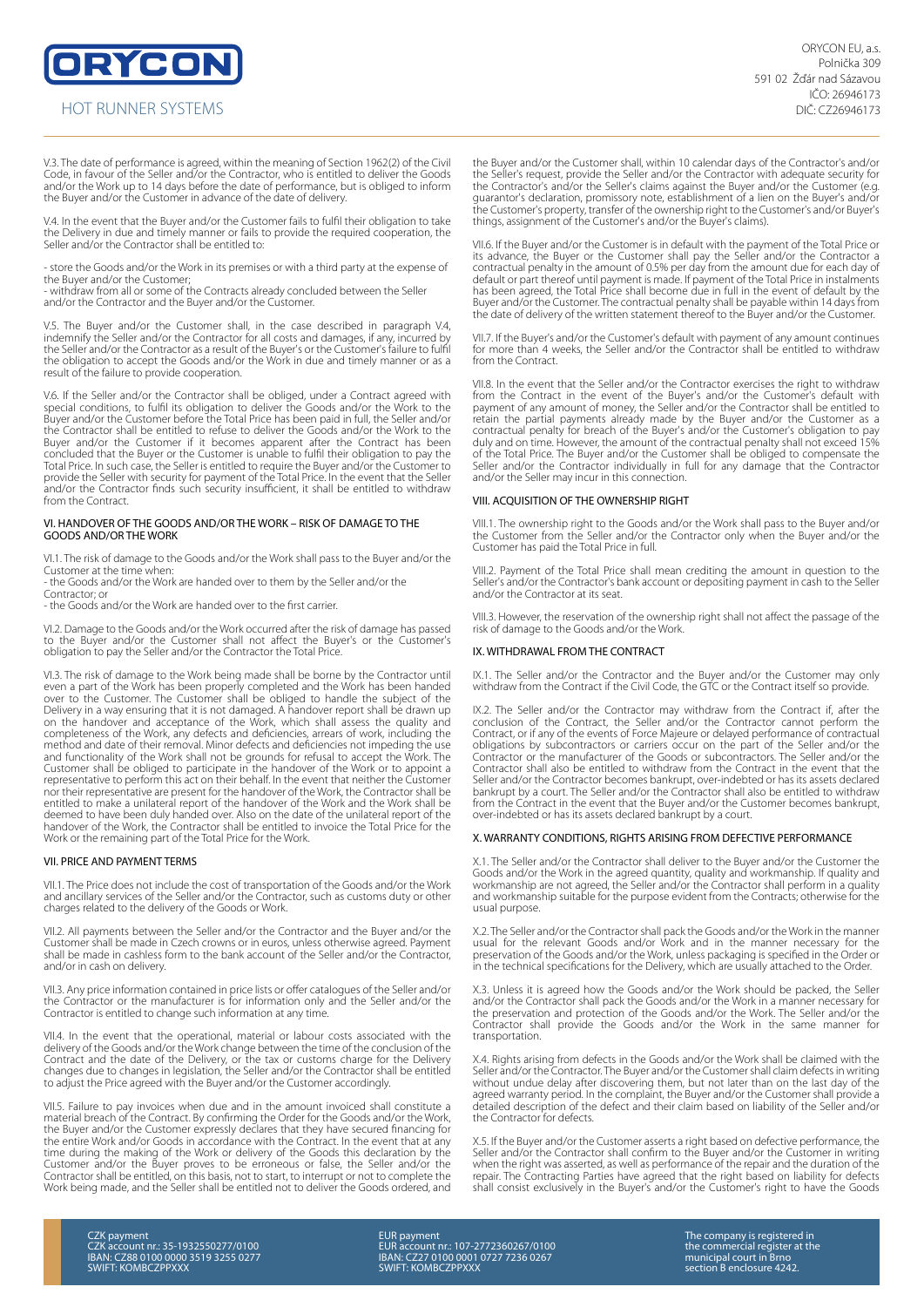ORYCON HOT RUNNER SYSTEMS

and/or the Work repaired free of charge or to be given a reasonable discount on the Total Price of the Goods and/or the Work, at the Seller's and/or the Contractor's discretion.

X.6. The time limit for settlement of the claim shall run from the handover/delivery of the Goods and/or the Work to the Seller and/or the Contractor or to the place designated for the repair. The Buyer and/or the Customer shall pack the Goods and/or the Work for transportation in suitable packaging to prevent damage; the Goods and/or the Work must be clean and complete.

X.7. The Seller and/or the Contractor undertakes to inform the Buyer and/or the Customer about the settlement of the complaint by email, as requested by the Buyer and/or the Customer.

X.8. The Seller and/or the Contractor shall be liable to the Buyer and/or the Customer for defects in the Goods and/or the Work for the duration of the warranty period.

X.9. The warranty period shall start on the date of handover of the Goods and/or the Work according to these GTC and is agreed with the Buyer and/or the Customer in each individual case according to the Goods and/or the Work.

X.10. The warranty does not apply in particular to obvious defects detectable upon acceptance, defects caused by improper use of the Goods and/or the Work, improper<br>storage, unprofessional or inadequate handling, operation under unusual conditions,<br>physical damage, as well as defects caused by failure to operating instructions, in the technical manual, instructions on maintenance, and<br>defects caused by external effects. Furthermore, the warranty does not cover wear and<br>tear caused by normal use of the Goods and/or that have been repaired.

### XI. PRINCIPLES OF HANDLING AND PROTECTION OF PERSONAL DATA

XI.1. The Seller and/or the Contractor shall process the Buyer's and/or the Customer's personal data necessary for the proper performance of its activities (hereinafter referred to as "Personal Data") in accordance with Regulation (EU) No. 2016/679 of the European<br>Parliament and of the Council ("GDPR") of 27 April 2016 on the protection of natural<br>persons with regard to the processing of personal such data and repealing Directive 95/46/EC, as amended.

The Seller and/or the Contractor processes the following Personal Data:

- identification data, which means in particular first and last name, company name, registration number and VAT number, registered office;

- contact data, which means personal data that enable contact with the Buyer and/or the Customer, in particular email address, telephone number, delivery address, billing address;

- the Buyer's and/or the Customer's order data, which shall include in particular the details of the Goods and/or the Work ordered by the Buyer and/or the Customer, the method of delivery and payment, including the payment account number, and details of complaints;

- derived data, which means personal data derived from the Buyer's and/or the Customer's settings, data about the Goods and/or the Work ordered by the Buyer and/or the Customer from the Seller and/or the Contractor.

XI.2. The Seller and/or the Contractor shall process Personal Data only for the purposes and on the legal basis set out below:

- performance of the contract.

XI.3. Personal Data shall be disclosed by the Seller and/or the Contractor to the following third parties:

- external accountant;

- external law firm;

persons who provide server, web, cloud or IT services to the Seller and/or the Contractor or who are the Seller's and/or the Contractor's business partners.

XI.4. Personal Data shall be processed by the Seller and/or the Contractor for the duration of the Contracts or for the period necessary to fulfil its archiving obligations in accordance with applicable legal regulations, but no longer than for 10 years from the termination of the given Contract.

XI.5. In accordance with the regulations for the protection of Personal Data, the Buyer and/or the Customer has the following rights:

XI.5.1. RIGHT OF ACCESS to Personal Data with the Seller and/or the Contractor, which means that the Buyer and/or the Contractor may, at any time, request confirmation from the Seller and/or the Contractor as to whether or not Personal Data concerning the Buyer and/or the Customer are being processed and, if so, for what purposes, to what extent,<br>to whom they are disclosed, for how long they will be processed, whether the Buyer<br>and/or the Customer has the right to rectification, of Personal Data results in automated decision-making, including profiling, if any. The<br>Buyer and/or the Customer also has the right to obtain a copy of their Personal Data, it<br>being understood that the first provision is Contractor may require reasonable payment of administrative costs for any further provision.

XI.5.2. RIGHT TO RECTIFICATION of Personal Data, which means that the Buyer and/or the Customer may ask the Seller and/or the Contractor to correct or complete Personal Data if they are inaccurate or incomplete.

XI.5.3. RIGHT TO ERASURE of Personal Data, which means that the Seller and/or the Contractor must erase the Personal Data if (i) they are no longer necessary for the purposes for which they were collected or otherwise processed, (ii) the Buyer and/or the Customer withdraws consent and there is no other reason for the processing, (iii) the Buyer and/or the Customer objects to the processing and there are no overriding legitimate grounds for the processing, (iv) the processing is unlawful, or (v) a legal obligation requires it.

XI.5.4. RIGHT TO RESTRICTION OF PROCESSING of Personal Data, which means that until the disputed issues regarding the processing of Personal Data are resolved, specifically if<br>(i) the Buyer and/or the Customer disputes the accuracy of Personal Data, (ii) the<br>processing is unlawful, but instead of erasing Customer only wants to restrict their processing, (iii) the Seller and/or the Contractor nc<br>longer needs Personal Data for the purposes of the processing but the Buyer and/or the<br>Customer needs them, or (iv) or if t processing, the Seller and/or the Contractor may only store Personal Data and further<br>processing is subject to the consent of the Buyer and/or the Customer or to the fact<br>these Personal Data are needed for the establishmen

XI.5.5. RIGHT TO DATA PORTABILITY, which means that the Buyer and/or the Customer has the right to obtain Personal Data that they have provided to the Seller and/or the Contractor with consent to the processing or for the purpose of performance of the Contracts, in a structured, commonly used and machine-readable format and, where technically feasible, has the right to have the Seller and/or the Contractor transfer such data to another controller.

XI.5.6. RIGHT TO OBJECT to the processing of Personal Data, which means that the Buyer and/or the Customer may lodge a written or electronic objection to the processing of<br>their Personal Data with the Seller and/or the Contractor or the DPO, which will cause the<br>Seller and/or the Contractor not to process Pe the Contractor can demonstrate serious legitimate grounds for the processing which override the interests of the Buyer and/or the Customer or the rights and freedoms of the Buyer and/or the Customer.

XI.6. The Buyer and/or the Customer may assert all their rights set out in the previous paragraph with the Seller and/or the Contractor either in writing by registered letter sent to the address of the Seller's or the Contractor's registered office or electronically at the email address oryconeu@oryconeu.cz.

XI.7. Furthermore, the Buyer and/or the Customer has the right to lodge a complaint against the processing of Personal Data with the Office for Personal Data Protection at the address: www.uoou.cz.

XI.8. The provision of Personal Data is required because they are necessary for the performance of the obligations under the Contracts or because their provision is required by law. Failure to provide Personal Data may result in the fact that Contracts will not be concluded.

XI.9. No automated decision-making or profiling is carried out on the basis of Personal Data processed.

XI.10. In the event that the Seller and/or the Contractor uses Personal Data for a purpose other than that set out in this Article, it shall promptly provide the Buyer and/or the Customer with information about that other purpose and with other information set out in this Article.

#### XII. OTHER ARRANGEMENTS

#### XII.1. ASSIGNMENT, SET-OFF, LIMITATION

XII.1.1. The Seller and/or the Contractor shall be entitled, as the assignor, to assign the Contract or any part thereof to third parties. Such third parties shall be entitled to assume the obligations of the Seller and/or the Contractor towards the Buyer and/or the Customer arising from the Contracts. The legal effects of the assignment shall be effective against the Buyer and/or the Customer at the time of their written notification by the Seller and/or the Contractor.

XII.1.2. The Buyer and/or the Customer shall not be entitled, as the assignor, to assign its<br>rights and obligations under the Contracts, even the part thereof that has not been<br>fulfilled, to another person, unless the Sell and/or the Customer written consent thereto.

XII.1.3. The Buyer and/or the Customer agrees to the right of the Seller and/or the Contractor to set off, by unilateral legal action, a due monetary claim of the Seller and/or the Contractor against the Buyer and/or the Customer arising from the Contracts concluded under these GTC.

XII.1.4. The Seller and/or the Contractor shall be entitled to set off unilaterally against the Buyer's and/or the Customer's claims also such of its claims which are not yet due, in respect of which a decision cannot be executed, whose satisfaction cannot be enforced in court or which are barred by limitation.

XII.1.5. The Seller and/or the Contractor shall be entitled to assign, including assignment of claims or rights as security, or to pledge its claims against the Buyer and/or the Customer.

XII.1.6. The Contracting Parties agree on a limitation period of ten years from the maturity date of the due claim.

CZK payment CZK account nr.: 35-1932550277/0100 IBAN: CZ88 0100 0000 3519 3255 0277 SWIFT: KOMBCZPPXXX EUR payment EUR account nr.: 107-2772360267/0100 IBAN: CZ27 0100 0001 0727 7236 0267 SWIFT: KOMBCZPPXXX

The company is registered in the commercial register at the municipal court in Brno section B enclosure 4242.